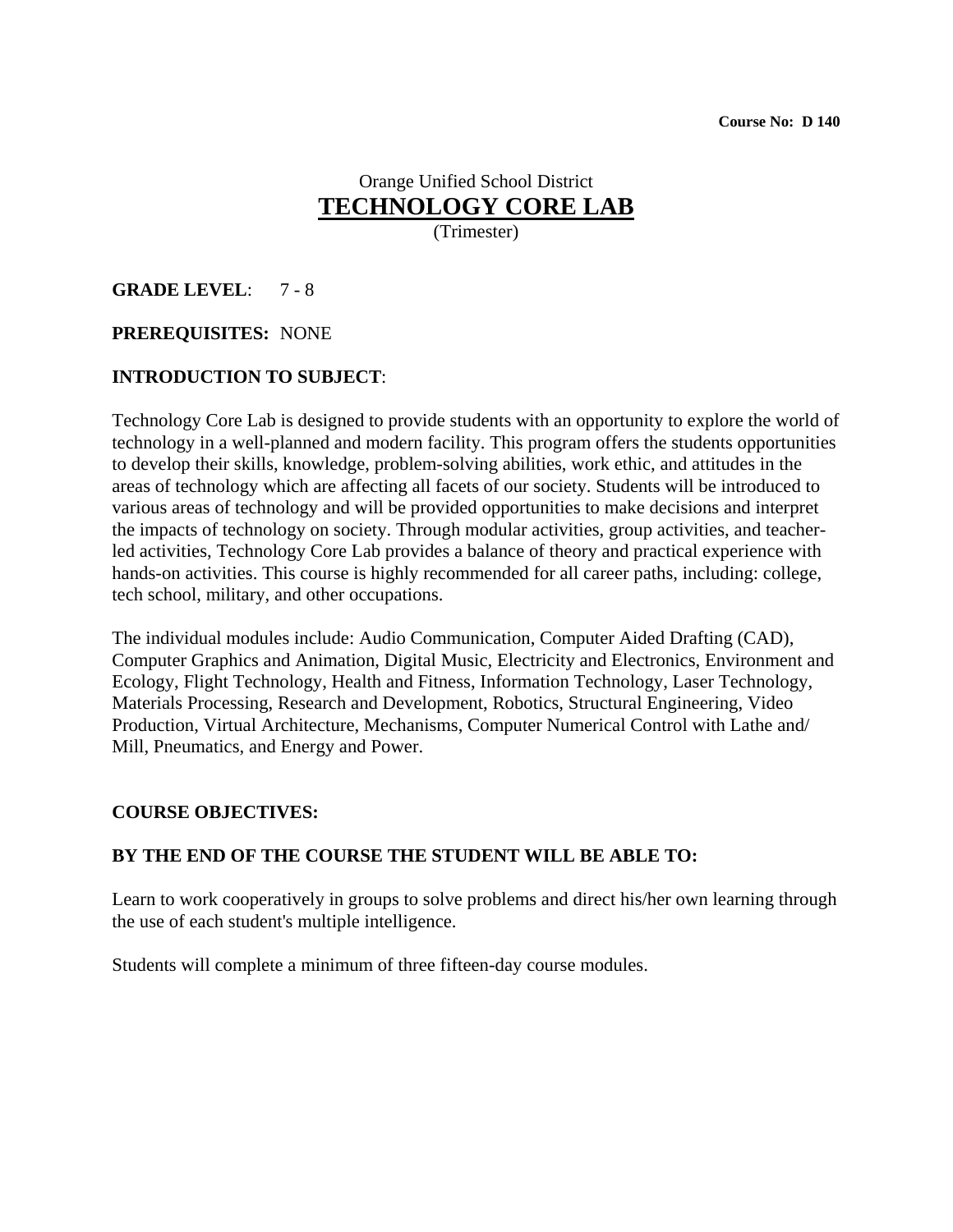### **COURSE OVERVIEW AND APPROXIMATE UNIT TIME ALLOTMENTS:**

|             |                                      |                                            | WEEKS |
|-------------|--------------------------------------|--------------------------------------------|-------|
| $I_{\cdot}$ | General Orientation and Introduction |                                            |       |
|             | А.                                   | Course description                         |       |
|             | <b>B.</b>                            | Goals - student/teacher responsibility     |       |
|             | $C_{\cdot}$                          | Methods of instruction                     |       |
|             |                                      | D. Research - Internet                     |       |
|             | E.                                   | Laboratory activities                      |       |
|             | $F_{\cdot}$                          | Critical writing - twice per module        |       |
|             | G.                                   | Objective examination                      |       |
|             | H.                                   | Design briefs - final project              |       |
|             | I.                                   | Equipment                                  |       |
|             | J.                                   | Safety                                     |       |
|             | Κ.                                   | Cleanup                                    |       |
|             | L.                                   | Assessment                                 |       |
| II.         |                                      | <b>Audio Communications</b>                | 3     |
|             | А.                                   | Equipment                                  |       |
|             | B.                                   | Broadcasting techniques                    |       |
|             |                                      | C. Principles of communication             |       |
|             | D.                                   | Simulated broadcast                        |       |
| III.        |                                      | <b>Health and Fitness</b>                  | 3     |
|             | A.                                   | Human body                                 |       |
|             | <b>B.</b>                            | Systolic readings                          |       |
|             |                                      | C. Diastolic readings                      |       |
|             | D.                                   | Body temperature using infrared technology |       |
|             | E.                                   | Nutrition and diet                         |       |
|             |                                      |                                            |       |
| IV.         |                                      | <b>CNC Technology Mill</b>                 | 3     |
|             | A.                                   | Numerical control                          |       |
|             | Β.                                   | Computer design                            |       |
|             | $\mathcal{C}$ .                      | Manufacturing                              |       |
|             | D.                                   | Project                                    |       |
| V.          | <b>Electricity and Electronics</b>   | 3                                          |       |
|             | A.                                   | Components                                 |       |
|             | <b>B.</b>                            | Ohms Law                                   |       |
|             | $C_{\cdot}$                          | Circuit design                             |       |
|             | D.                                   | Transistors/Resistors/Switches             |       |
|             | Ε.                                   | <b>Systems</b>                             |       |
| VI.         |                                      | <b>Computer Graphics and Animation</b>     | 3     |
|             | A.                                   | Computer drawing and painting              |       |
|             | <b>B.</b>                            |                                            |       |
|             |                                      |                                            |       |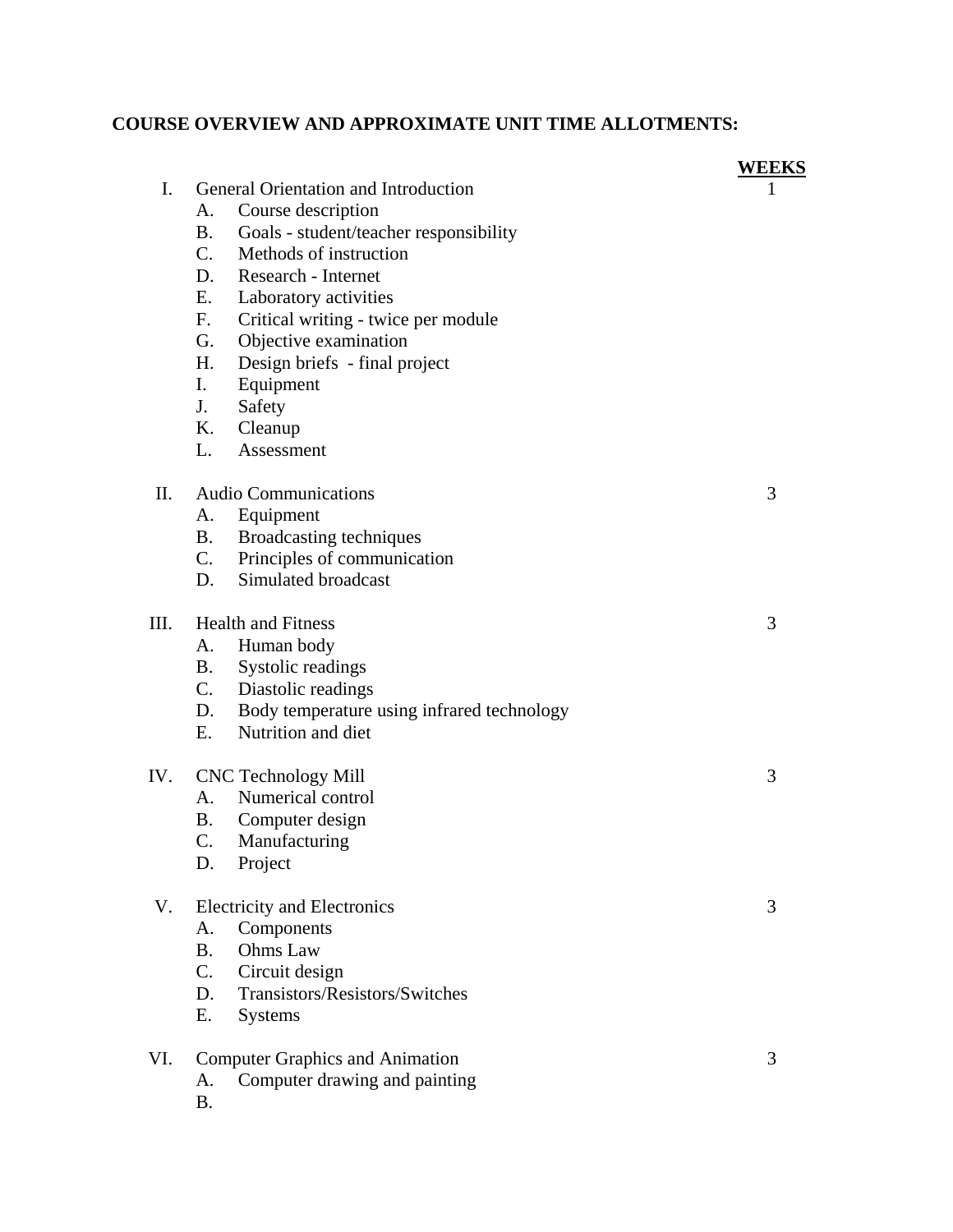|       |                                                                | WEEKS |
|-------|----------------------------------------------------------------|-------|
|       | <b>B.</b><br>Morphing                                          |       |
|       | C.<br>Animation                                                |       |
|       | Digital Video<br>D.                                            |       |
|       |                                                                |       |
| VII.  | Digital Music                                                  | 3     |
|       | Use of synthesizer<br>A.                                       |       |
|       | <b>B.</b><br>Keyboard/Controller                               |       |
|       | $\mathcal{C}$ .<br>Produce/Sequence/Edit/Record                |       |
|       | D.<br>Music composition                                        |       |
| VIII. | <b>Laser Technology</b>                                        | 3     |
|       | Industrial applications<br>A.                                  |       |
|       | <b>B.</b><br>Fiber optics                                      |       |
|       | C.<br>Bending of light                                         |       |
|       | D.                                                             |       |
|       | Hands-on experiments                                           |       |
| IX.   | <b>Material Processing</b>                                     | 3     |
|       | Tools and machines<br>А.                                       |       |
|       | B. Fractional measuring                                        |       |
|       | $C_{\cdot}$<br>Dimensional layout                              |       |
|       | D. Injection molding                                           |       |
|       | <b>Equipment safety</b><br>Ε.                                  |       |
|       |                                                                |       |
| Х.    | Mechanisms Technology                                          | 3     |
|       | A. Gears and sprockets                                         |       |
|       | <b>B.</b><br>Levers and pulleys                                |       |
|       | $C_{\cdot}$<br>Friction and reduction                          |       |
|       | D.<br>Problem solving related to simple machines               |       |
| XI.   | <b>Pneumatics Technology</b>                                   | 3     |
|       | Industrial uses                                                |       |
|       | А.<br><b>B.</b>                                                |       |
|       | Build pneumatic circuits                                       |       |
|       | C.<br>Cylinders/Directional Valves/Electric Solenoid           |       |
|       | D.<br>Final project                                            |       |
| XII.  | <b>Structural Technology</b>                                   | 3     |
|       | Mathematical applications<br>А.                                |       |
|       | Graphing scientific data<br>Β.                                 |       |
|       | <b>Beams/Sections/Stress Panels/Trusses</b><br>$\mathcal{C}$ . |       |
|       | D.<br>Stress test                                              |       |
|       |                                                                |       |
| XIII. | Robotics                                                       | 3     |
|       | Robotic systems<br>А.                                          |       |
|       | Programming<br><b>B.</b>                                       |       |
|       | C.<br>Optical and tactile sensors                              |       |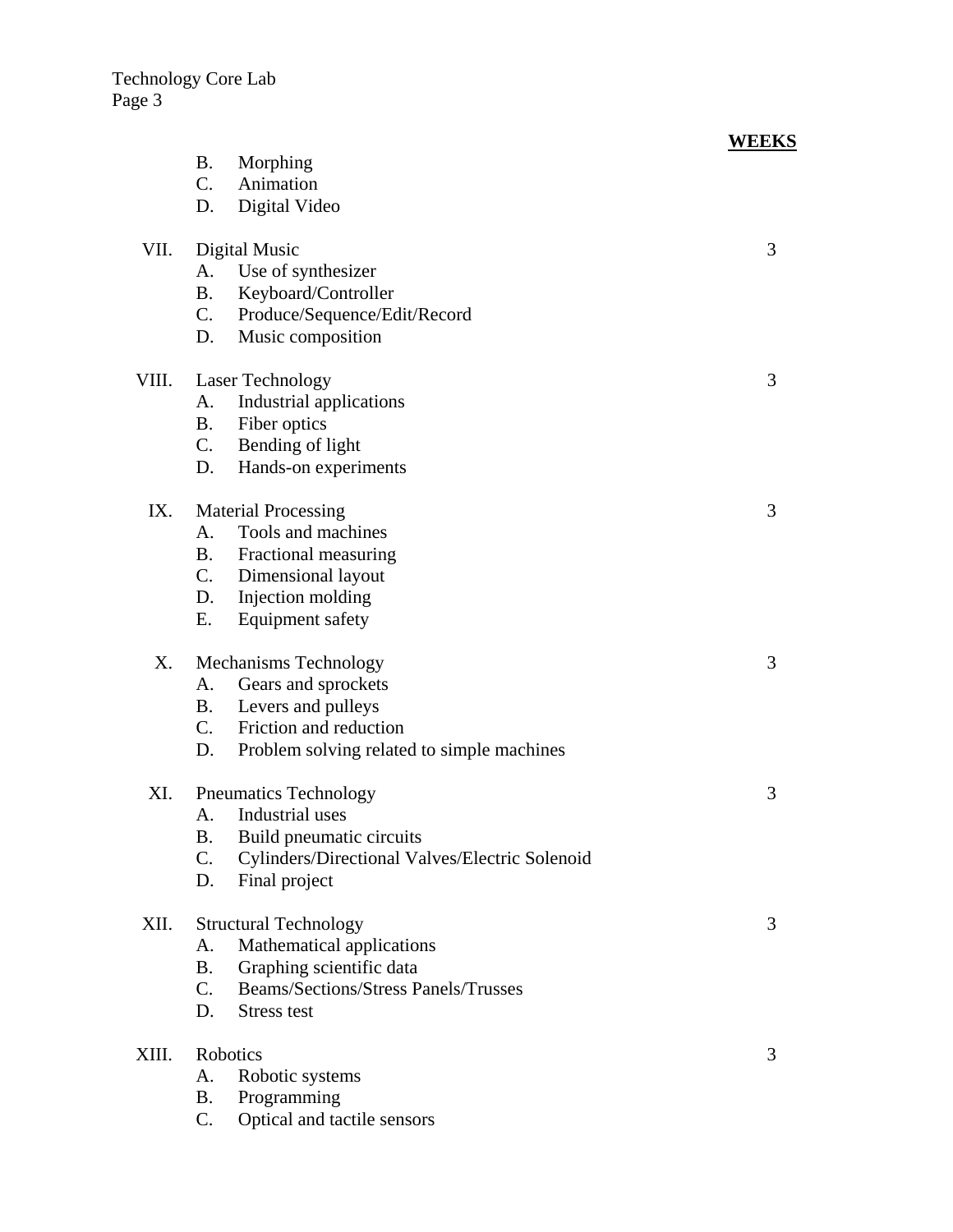# **WEEKS**

|        | D.                             | Industrial applications                             |   |
|--------|--------------------------------|-----------------------------------------------------|---|
|        | Ε.                             | History of robotics                                 |   |
| XIV.   | Virtual Architecture           |                                                     |   |
|        | А.                             | Dwelling design                                     | 3 |
|        | <b>B.</b>                      | Design specifications                               |   |
|        |                                | C. Aesthetic designs                                |   |
|        | D.                             | Interior design and application                     |   |
|        | Е.                             | Landscape design                                    |   |
| XV.    |                                | 3                                                   |   |
|        | A.                             | <b>Energy and Power</b><br>Mechanics tools          |   |
|        | <b>B.</b>                      | Conceptual physics of an internal combustion engine |   |
|        | C.                             | Bore and stroke                                     |   |
|        | D.                             | Precision management                                |   |
|        | Е.                             | Ignition and compression testing                    |   |
| XVI.   | <b>Computer-Aided Drafting</b> | 3                                                   |   |
|        | A.                             | CAD history                                         |   |
|        | <b>B.</b>                      | Terminology                                         |   |
|        |                                | C. Lab with color plotter                           |   |
|        | D.                             | Design brief and project                            |   |
| XVII.  | <b>Video Production</b>        |                                                     | 3 |
|        | A.                             | History of video                                    |   |
|        | <b>B</b> .                     | Components of video editing system                  |   |
|        | C.                             | Careers aligned with video production               |   |
|        | D.                             | Write and develop shooting script                   |   |
|        | Е.                             | Produce newscast and human-interest story           |   |
| XVIII. | <b>Environment and Ecology</b> |                                                     | 3 |
|        | Α.                             | Energy systems                                      |   |
|        | <b>B.</b>                      | Construct solar greenhouse                          |   |
|        | C.                             | Impact of polluted water                            |   |
|        | D.                             | Protocol for clean water availability               |   |
|        | Ε.                             | Recycling technology                                |   |
| XIX.   | <b>Information Technology</b>  |                                                     |   |
|        | A.                             | Information processing systems                      |   |
|        | <b>B.</b>                      | Microsoft Office 97/Tripmaker/Encarta 99            |   |
|        | C.                             | Develop multimedia presentation                     |   |
|        | D.                             | Develop personal Web Page using Frontpage           |   |